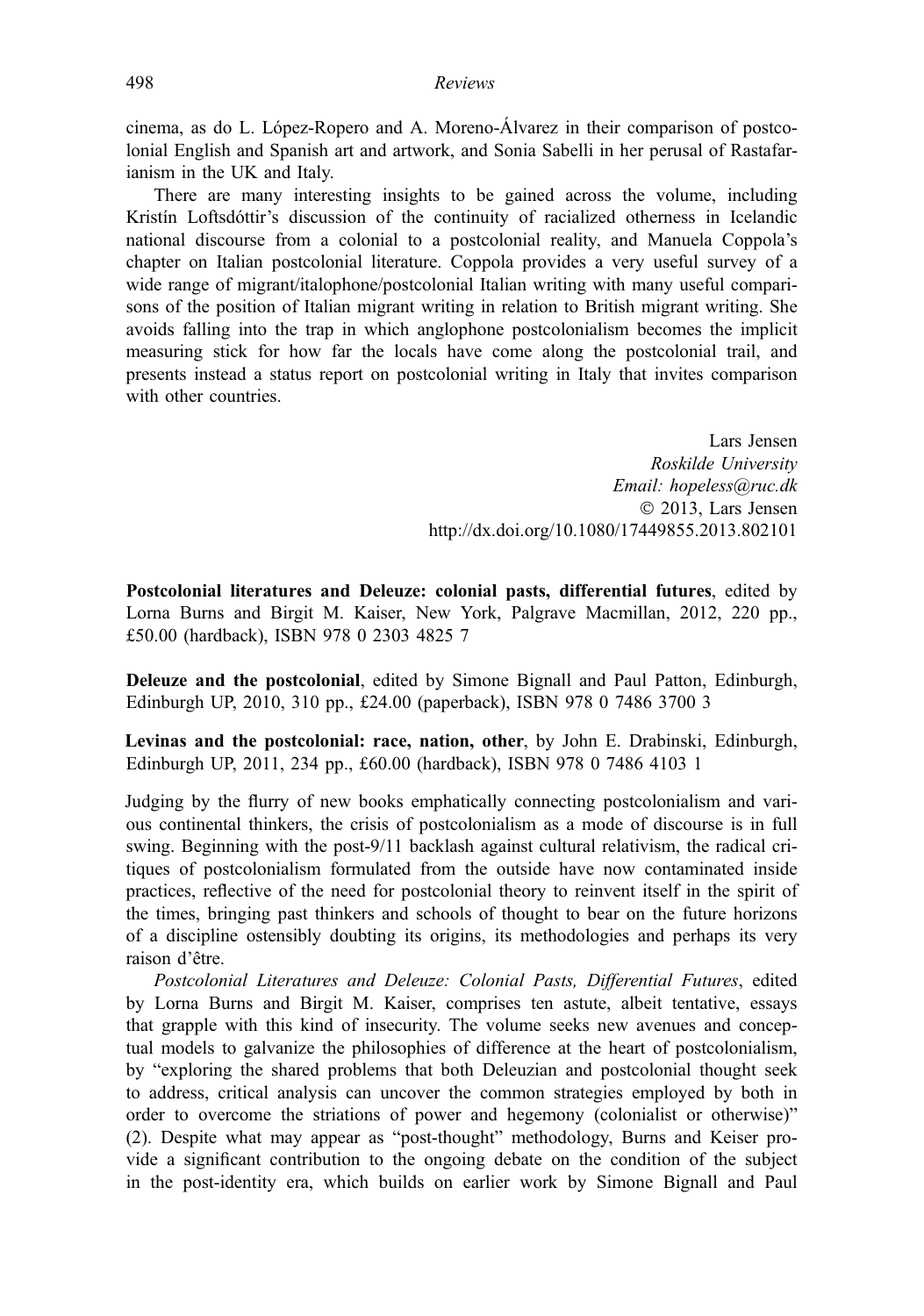Patton and develops Deleuzian readings of texts by Rachid Boujedra, Mohammed Dib and Nalo Hopkinson.

Deleuze and the Postcolonial, edited by Simone Bignall and Paul Patton, is an earlier and more productive enquiry than that offered by Burns and Kaiser, premised on a less presumptuous assumption of the mutuality between postcolonial theory and Deleuzian philosophy. An important opening essay by Andrew Robinson and Simon Tormey, "Living in a Smooth Space: Deleuze, Postcolonialism and the Subaltern", addresses Spivak's critiques of Deleuze, since "Getting beyond Spivak's early analysis is crucial for assessing the usefulness of Deleuze's and Guattari's work for the kinds of critical intervention which postcolonial theory seeks to develop" (21). Avoiding facile revisionism and easily made connections, contributors in this volume are content to identify core Deleuzian motifs and trace these to a body of representative postcolonial discourses. The congeniality of the analytical tools, the way in which Deleuzian categories of difference are shown to inform postcolonial discourse, point to a more nuanced study, certainly one more mindful of Deleuzian aesthetics. Among the themes under scrutiny, nomadic thought, "shame", deterritorialization, postcolonial cinema, and the postcolonial virtual, make for convincing explorations. Indeed, one of the greatest merits of the volume is that of acknowledging the limits and limitations of the postcolonial enquiry.

John E. Drabinski's study, Levinas and the Postcolonial: Race, Nation, Other, proceeds from the exemplarity of Emmanuel Levinas to western philosophy in general and the philosophy of difference in particular and the need to rethink his legacy in the context of postcolonialism and globalization. The philosopher of the Other, of "radical difference" par excellence, Levinas is the author of a body of work deemed to have invaluable potential for postcolonial critiques of cultural identity. Drabinsky explores how Levinas's radical phenomenological ethic can inform the framework of postcolonial alterity if it can be purged of its colonial inflections. Reading Levinas's ethic against postcolonial theories of difference, Drabinsky argues that Levinas's thinking needs to be decolonized for it to elicit an authentically Levinasian vision of self and other. Thus, in a gesture of rescuing Levinas from himself, Drabinsky makes a case for engaging his situatedness before applying his language of difference to the postcolonial subject. With this end in view, after revisiting key conceptions, the author proposes a shift in the framework of reference to factor in the complicated equation of difference, race and nation and to answer his initial question: "What would it mean to transmit and engage Levinas across borders of history, culture and experience?" (xiv).

While commending the acumen and interpretive vigour of this study, one remains sceptical about the authenticity of the theoretical pursuit it may inspire. It seems to me that Levinasian thought and postcolonialism derive from significantly different cultural approaches and that to enforce a common frame of reference would be prescriptive and mutually distorting. While alterity is constitutive of Levinas's identity model, built as it is into the very fabric of the human condition, the postcolonial condition of otherness is a construct informed by a plurality of hardly disinterested and unsituated methodologies. Levinasian thinking is constructivist; postcolonialism is endemically deconstructive. Levinas conceived of the other as a structure of inclusion, while the postcolonial enquiry deals in structures of exclusion. In Levinasian logic, difference is a metaphysical quest rooted in the epistemologies and ontologies of the subject, hence Levinas's declared interest in sameness and interiority rather than cultural difference. As a Litvak and a Talmudic scholar with a theological background, Levinas possessed a dialogic imagination which sought to think beyond interiority and intersubjectivity.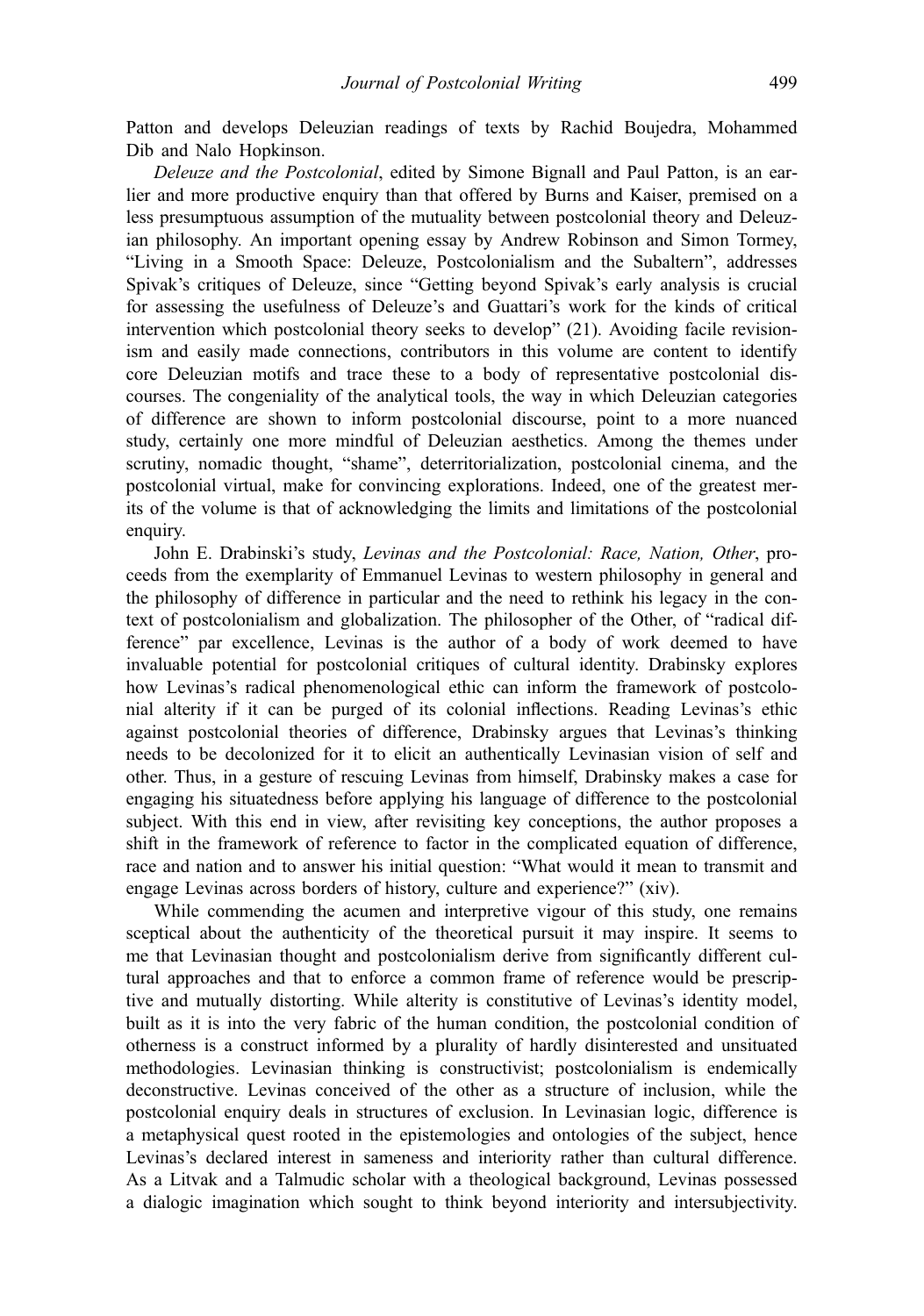## 500 Reviews

To read this transcendental horizon into the concepts of subalternity and indigeneity may inject metaphysics into the postcolonial problematic, while the questions Drabinsky formulates appear hardly Levinasian per se; rather, they strike one as characteristically postcolonial questions that he seeks to legitimate by having recourse to a Levinasian grounding:

How does thinking, being, creating, and acting as and from the position of the Other transform the meaning of the thought and imaginary of each? And what would it mean to infuse these postcolonial explorations of difference with the language of the ethical? (xiii–xiv)

In the final analysis, Levinas's creative and transformative potential for thinking otherness may lie in his distinct and unquestioned Europeanness. Without wishing to sound a nostalgic or retrograde note, Drabinsky's rereading risks politicizing rather than decolonizing Levinas, in which case, Levinas's legacy is perhaps best left unchallenged.

> Adriana Neagu Babeş-Bolyai University, Cluj-Napoca Email: adriananeagu@lett.ubbcluj.ro 2013, Adriana Neagu http://dx.doi.org/10.1080/17449855.2013.802102

Sufism in the contemporary Arabic novel, by Ziad Elmarsafy, Edinburgh Studies in Modern Arabic Literature, Edinburgh, Edinburgh University Press, 2012, 260 pp., £65.00, ISBN 978 0 7486 4140 6

Exactly a century after the publication of Muhammad Husayn Haykal's Zeinab (1912), widely recognized as the first modern Arabic novel, Ziad Elmarsafy draws attention to the prevalence of Sufi-inspired themes in modern Arabic novels. Focusing on a handful of popular novelists published since the 1940s, Elmarsafy explores how Sufi language, symbolism and characters have come to permeate the arabophone literary consciousness. As the author demonstrates, Sufi ideas constitute "an escape from time, history and mortality" (162) and, at the same time, can also function as a force to oppose "heavy-handed bureaucratic modernization and fundamentalist religion" (52).

Not only do modern novels incorporate Sufi expressions and intertextual references to the works of revered Sufi figures such as al-Qushayrī (d. 1072) and Ibnʿ Arabī (d. 1240), but late-20th-century Arabic novelists have also taken up Sufi motifs "as a way of interrogating the limits of the creating self and the creative act"  $(1)$ . That is to say, Sufi ideas are salient to the very way that novelists have conceived of their literary craft. For instance, similar to a mystic episode, a novelist's creative exertion enables access to an almost other-worldly fountain of inspiration, which in turn enables episodes of penetrating insight into both the profanity and marvel of human existence. Across selected texts, Elmarsafy explores motifs such as the nature of love and desire, responses to injustice, political transgression, hospitality, the boundaries of the creative self, divinity, sanity and insanity, and the limits of rationality.

The book is divided into an introduction and six chapters, each focused on the works of a selected author, including Egyptian Nobel Laureate Nagib Mahfouz, Sudanese civil servant Tayeb Salih, Tunisian intellectual Maḥmūd Al-Masʿ adī, Egyptian journalist Gamal Al-Ghitany, Libyan Touareg Ibrahim Al-Koni and Algerian Berber Tahar